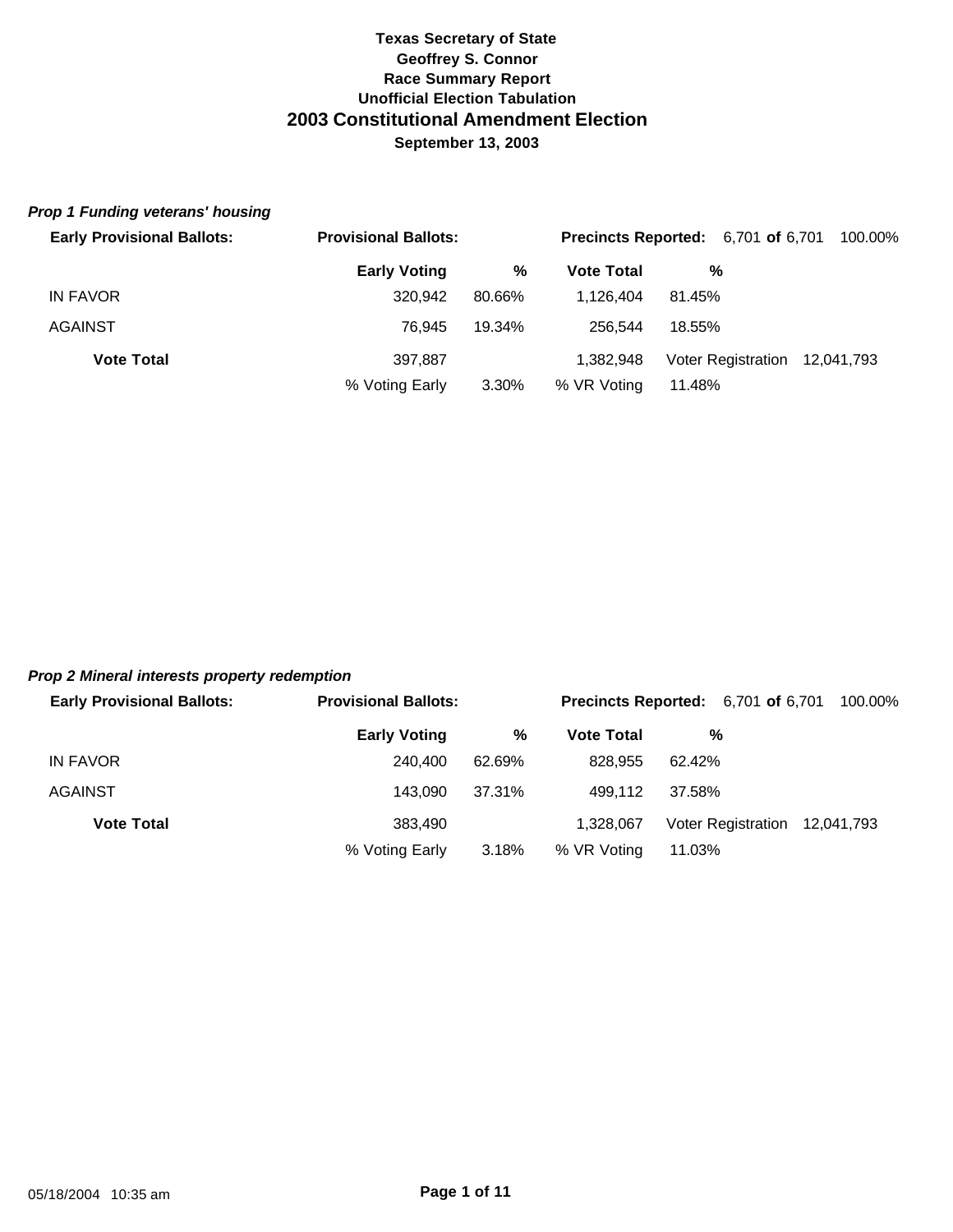#### *Prop 3 Exemption for religious groups*

| <b>Early Provisional Ballots:</b> | <b>Provisional Ballots:</b> |        |                   | <b>Precincts Reported:</b> 6,701 of 6,701 | 100.00% |  |
|-----------------------------------|-----------------------------|--------|-------------------|-------------------------------------------|---------|--|
|                                   | <b>Early Voting</b>         | %      | <b>Vote Total</b> | %                                         |         |  |
| IN FAVOR                          | 205.715                     | 51.85% | 729.162           | 52.88%                                    |         |  |
| <b>AGAINST</b>                    | 191.000                     | 48.15% | 649.683           | 47.12%                                    |         |  |
| <b>Vote Total</b>                 | 396.715                     |        | 1.378.845         | Voter Registration 12,041,793             |         |  |
|                                   | % Voting Early              | 3.29%  | % VR Voting       | 11.45%                                    |         |  |

# *Prop 4 Districts can provide parks*

| <b>Early Provisional Ballots:</b> | <b>Provisional Ballots:</b> |        | <b>Precincts Reported:</b> 6,701 of 6,701 |        |                               | 100.00% |
|-----------------------------------|-----------------------------|--------|-------------------------------------------|--------|-------------------------------|---------|
|                                   | <b>Early Voting</b>         | %      | <b>Vote Total</b>                         | %      |                               |         |
| IN FAVOR                          | 209.185                     | 54.76% | 745.658                                   | 56.45% |                               |         |
| <b>AGAINST</b>                    | 172.844                     | 45.24% | 575.345                                   | 43.55% |                               |         |
| <b>Vote Total</b>                 | 382.029                     |        | 1.321.003                                 |        | Voter Registration 12,041,793 |         |
|                                   | % Voting Early              | 3.17%  | % VR Voting                               | 10.97% |                               |         |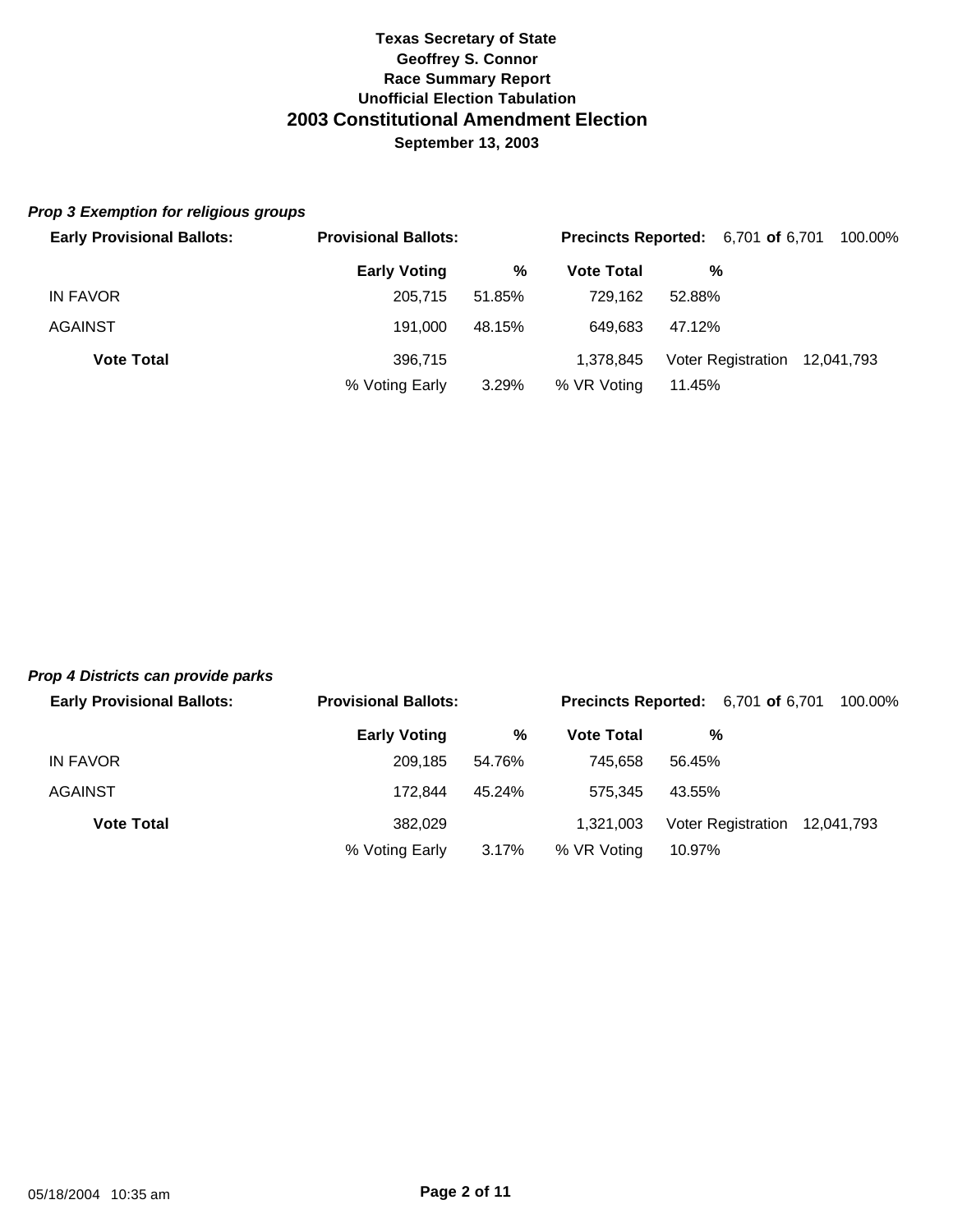#### *Prop 5 Exemption for certain trailers*

| <b>Early Provisional Ballots:</b> | <b>Provisional Ballots:</b> |        | <b>Precincts Reported:</b> 6,701 of 6,701 |        |                               | 100.00% |
|-----------------------------------|-----------------------------|--------|-------------------------------------------|--------|-------------------------------|---------|
|                                   | <b>Early Voting</b>         | ℅      | <b>Vote Total</b>                         |        | %                             |         |
| IN FAVOR                          | 240.368                     | 61.49% | 845.021                                   | 62.35% |                               |         |
| <b>AGAINST</b>                    | 150.561                     | 38.51% | 510.345                                   | 37.65% |                               |         |
| <b>Vote Total</b>                 | 390.929                     |        | 1.355.366                                 |        | Voter Registration 12,041,793 |         |
|                                   | % Voting Early              | 3.25%  | % VR Voting                               | 11.26% |                               |         |

## *Prop 6 Permits reverse mortgaging*

| <b>Early Provisional Ballots:</b> | <b>Provisional Ballots:</b> |        | <b>Precincts Reported:</b> 6,701 of 6,701 |        | 100.00%                       |
|-----------------------------------|-----------------------------|--------|-------------------------------------------|--------|-------------------------------|
|                                   | <b>Early Voting</b>         | %      | <b>Vote Total</b>                         | %      |                               |
| IN FAVOR                          | 271.566                     | 69.78% | 957.468                                   | 70.92% |                               |
| <b>AGAINST</b>                    | 117.631                     | 30.22% | 392.547                                   | 29.08% |                               |
| <b>Vote Total</b>                 | 389.197                     |        | 1.350.015                                 |        | Voter Registration 12,041,793 |
|                                   | % Voting Early              | 3.23%  | % VR Voting                               | 11.21% |                               |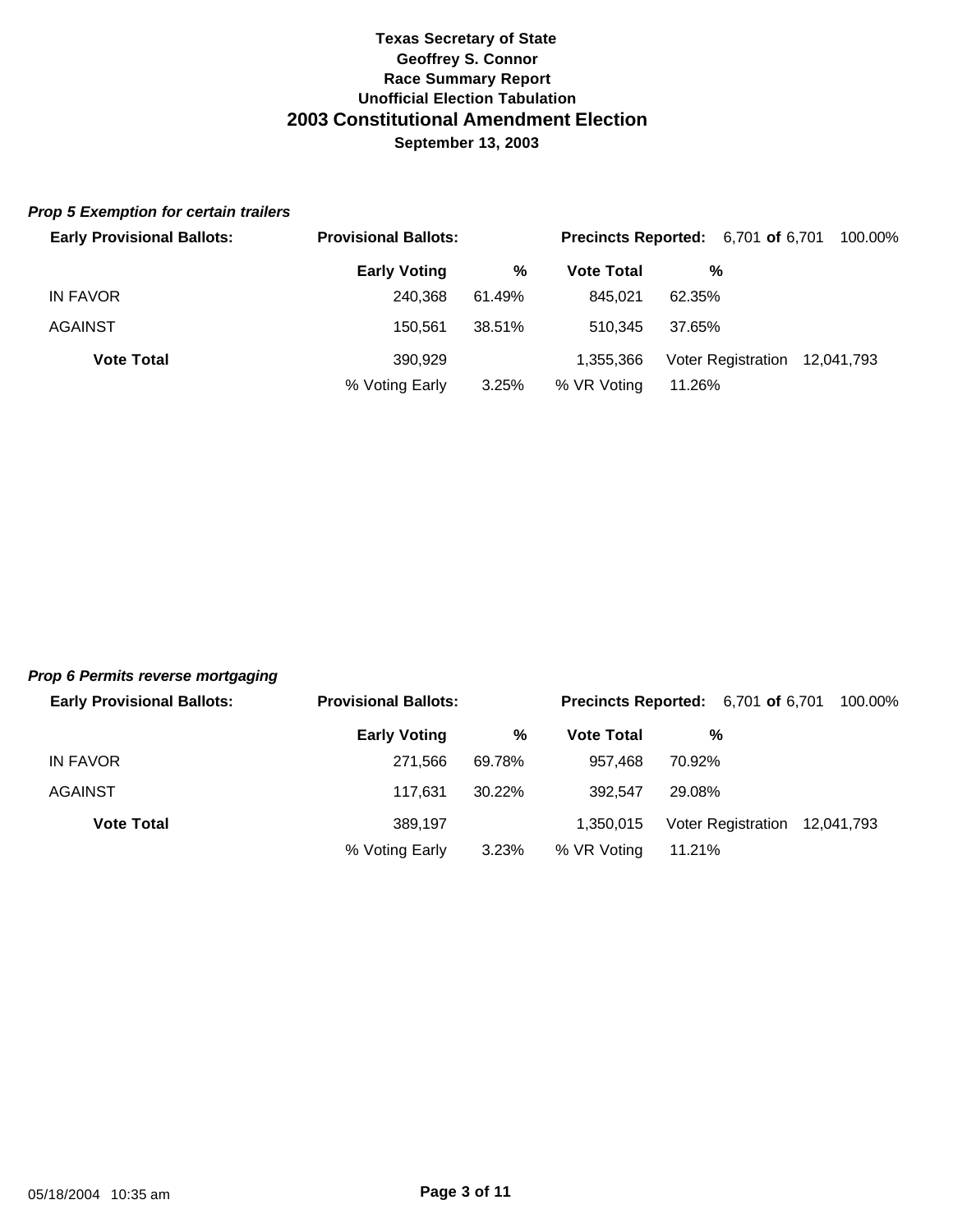#### *Prop 7 Allows six-person jury*

| <b>Early Provisional Ballots:</b> | <b>Provisional Ballots:</b> |        | <b>Precincts Reported:</b> 6,701 of 6,701 |        |                               | 100.00% |
|-----------------------------------|-----------------------------|--------|-------------------------------------------|--------|-------------------------------|---------|
|                                   | <b>Early Voting</b>         | %      | <b>Vote Total</b>                         | %      |                               |         |
| IN FAVOR                          | 302.367                     | 75.97% | 1.031.773                                 | 74.67% |                               |         |
| <b>AGAINST</b>                    | 95.655                      | 24.03% | 350.082                                   | 25.33% |                               |         |
| <b>Vote Total</b>                 | 398.022                     |        | 1,381,855                                 |        | Voter Registration 12,041,793 |         |
|                                   | % Voting Early              | 3.31%  | % VR Voting                               | 11.48% |                               |         |

#### *Prop 8 Taking office without election*

| <b>Early Provisional Ballots:</b> | <b>Provisional Ballots:</b> |        | <b>Precincts Reported:</b> 6,701 of 6,701 |        |                               | 100.00% |
|-----------------------------------|-----------------------------|--------|-------------------------------------------|--------|-------------------------------|---------|
|                                   | <b>Early Voting</b>         | %      | <b>Vote Total</b>                         | %      |                               |         |
| IN FAVOR                          | 237.937                     | 59.65% | 780.252                                   | 56.38% |                               |         |
| <b>AGAINST</b>                    | 160.973                     | 40.35% | 603.667                                   | 43.62% |                               |         |
| <b>Vote Total</b>                 | 398,910                     |        | 1.383.919                                 |        | Voter Registration 12,041,793 |         |
|                                   | % Voting Early              | 3.31%  | % VR Voting                               | 11.49% |                               |         |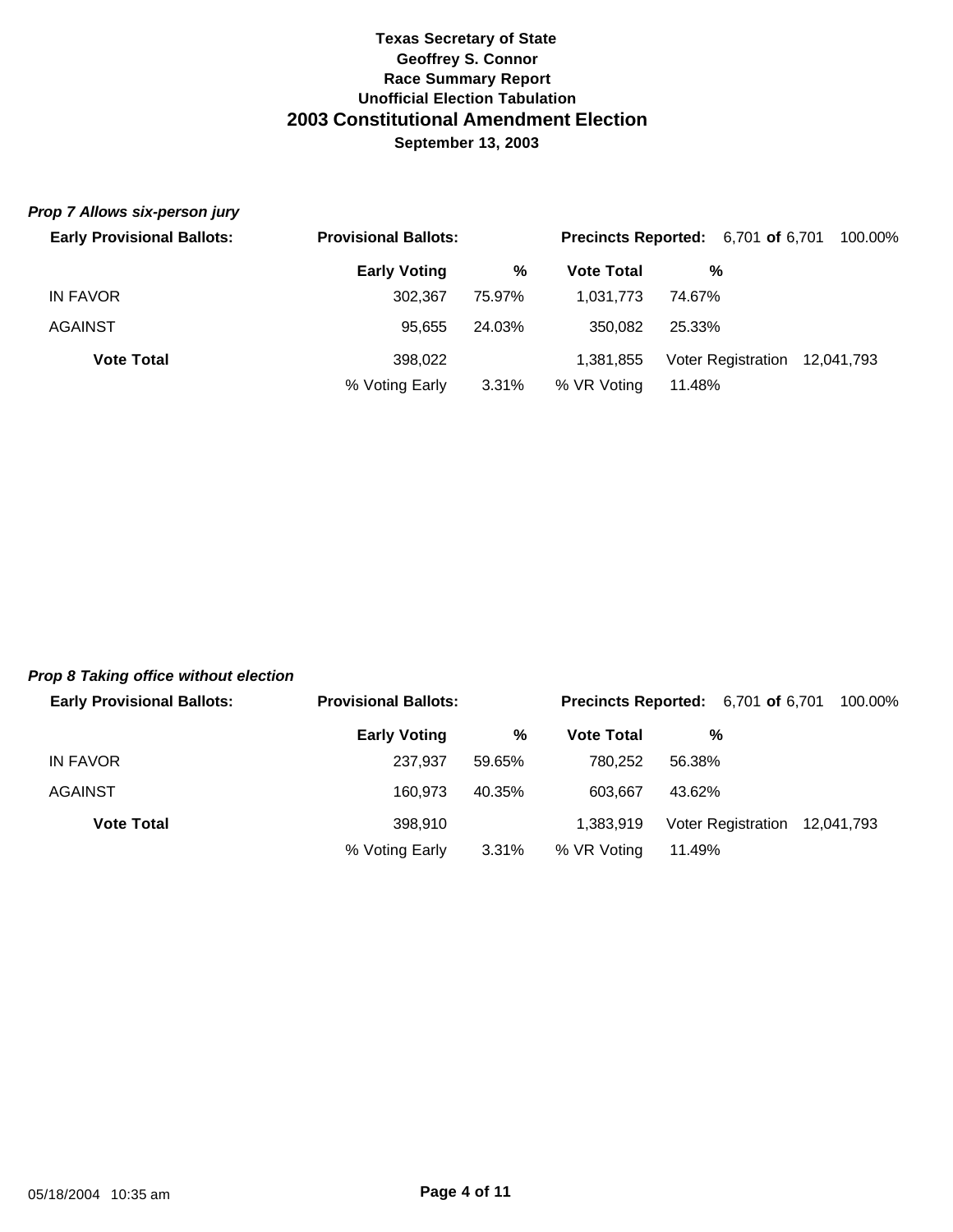#### *Prop 9 Permanent school fund*

| <b>Early Provisional Ballots:</b> | <b>Provisional Ballots:</b> |        |                   | <b>Precincts Reported:</b> 6,701 of 6,701 | 100.00% |
|-----------------------------------|-----------------------------|--------|-------------------|-------------------------------------------|---------|
|                                   | <b>Early Voting</b>         | %      | <b>Vote Total</b> | %                                         |         |
| <b>IN FAVOR</b>                   | 189.522                     | 50.32% | 655.318           | 50.31%                                    |         |
| <b>AGAINST</b>                    | 187.119                     | 49.68% | 647.274           | 49.69%                                    |         |
| <b>Vote Total</b>                 | 376.641                     |        | 1,302,592         | Voter Registration 12,041,793             |         |
|                                   | % Voting Early              | 3.13%  | % VR Voting       | 10.82%                                    |         |

#### *Prop 10 Volunteer fire departments*

| <b>Early Provisional Ballots:</b> | <b>Provisional Ballots:</b> |        | <b>Precincts Reported:</b> 6,701 of 6,701 |        | 100.00%                       |
|-----------------------------------|-----------------------------|--------|-------------------------------------------|--------|-------------------------------|
|                                   | <b>Early Voting</b>         | %      | <b>Vote Total</b>                         | %      |                               |
| IN FAVOR                          | 366,889                     | 91.21% | 1.282.684                                 | 91.67% |                               |
| <b>AGAINST</b>                    | 35,367                      | 8.79%  | 116.527                                   | 8.33%  |                               |
| <b>Vote Total</b>                 | 402.256                     |        | 1.399.211                                 |        | Voter Registration 12,041,793 |
|                                   | % Voting Early              | 3.34%  | % VR Voting                               | 11.62% |                               |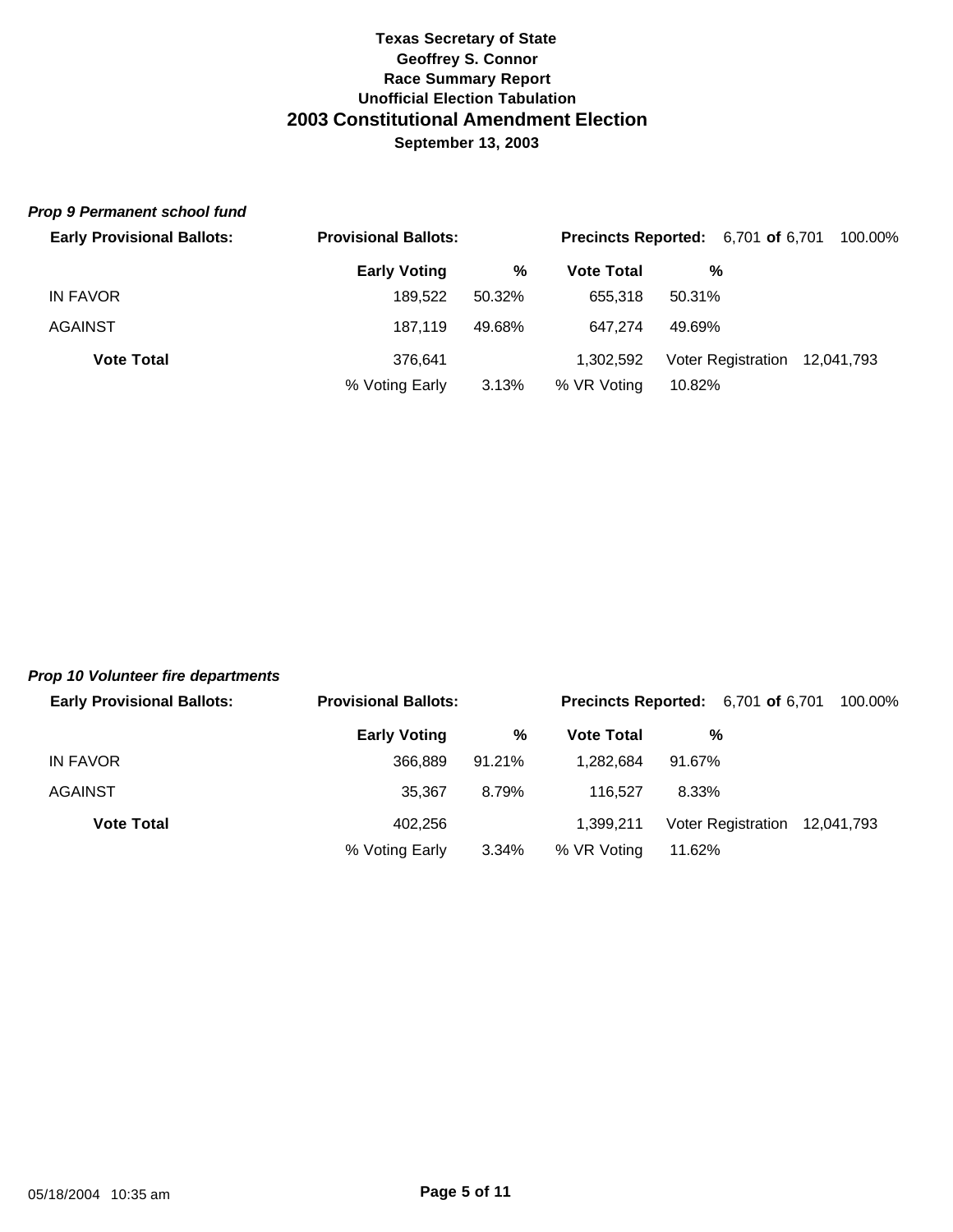#### *Prop 11 Dispensing of Texas wine*

| <b>Early Provisional Ballots:</b> | <b>Provisional Ballots:</b> |        | <b>Precincts Reported:</b> 6,701 of 6,701 |        | 100.00%                       |  |
|-----------------------------------|-----------------------------|--------|-------------------------------------------|--------|-------------------------------|--|
|                                   | <b>Early Voting</b>         | %      | <b>Vote Total</b>                         | %      |                               |  |
| IN FAVOR                          | 251.320                     | 63.96% | 850.941                                   | 62.42% |                               |  |
| AGAINST                           | 141.589                     | 36.04% | 512,373                                   | 37.58% |                               |  |
| <b>Vote Total</b>                 | 392,909                     |        | 1.363.314                                 |        | Voter Registration 12,041,793 |  |
|                                   | % Voting Early              | 3.26%  | % VR Voting                               | 11.32% |                               |  |

# *Prop 12 Suits against doctors and providers*

| <b>Early Provisional Ballots:</b> | <b>Provisional Ballots:</b> |        | <b>Precincts Reported:</b> 6,701 of 6,701 |        | 100.00%                       |
|-----------------------------------|-----------------------------|--------|-------------------------------------------|--------|-------------------------------|
|                                   | <b>Early Voting</b>         | %      | <b>Vote Total</b>                         | %      |                               |
| IN FAVOR                          | 240.502                     | 57.21% | 750.810                                   | 51.12% |                               |
| <b>AGAINST</b>                    | 179.882                     | 42.79% | 717.805                                   | 48.88% |                               |
| <b>Vote Total</b>                 | 420.384                     |        | 1.468.615                                 |        | Voter Registration 12,041,793 |
|                                   | % Voting Early              | 3.49%  | % VR Voting                               | 12.20% |                               |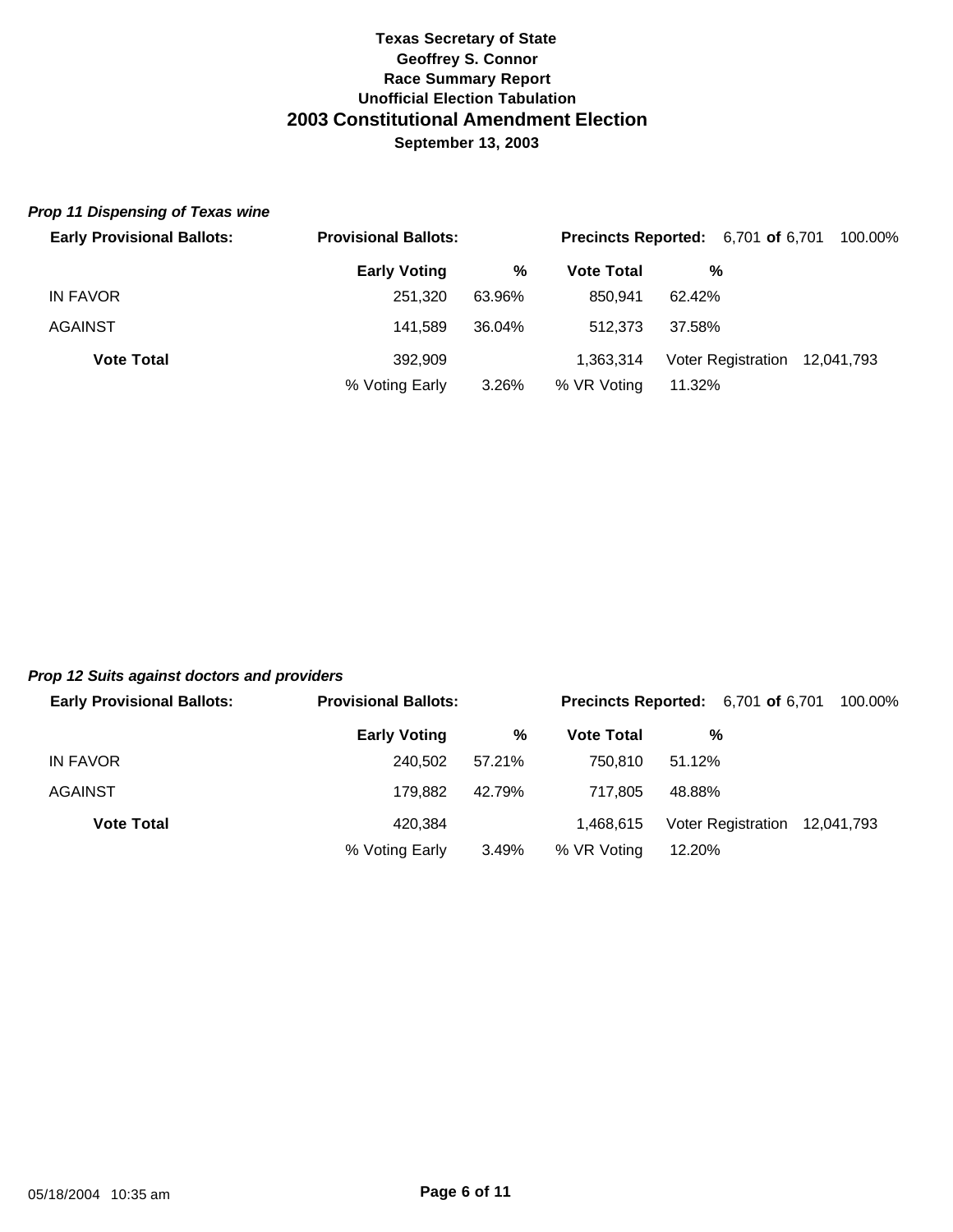#### *Prop 13 Tax freeze on certain homes*

| <b>Early Provisional Ballots:</b> | <b>Provisional Ballots:</b> |        | <b>Precincts Reported:</b> 6,701 of 6,701 |        |                               | 100.00% |
|-----------------------------------|-----------------------------|--------|-------------------------------------------|--------|-------------------------------|---------|
|                                   | <b>Early Voting</b>         | %      | <b>Vote Total</b>                         | %      |                               |         |
| IN FAVOR                          | 329.783                     | 83.07% | 1.125.928                                 | 81.02% |                               |         |
| <b>AGAINST</b>                    | 67.232                      | 16.93% | 263,773                                   | 18.98% |                               |         |
| <b>Vote Total</b>                 | 397.015                     |        | 1.389.701                                 |        | Voter Registration 12,041,793 |         |
|                                   | % Voting Early              | 3.30%  | % VR Voting                               | 11.54% |                               |         |

## *Prop 14 Transportation agencies funding*

| <b>Early Provisional Ballots:</b> | <b>Provisional Ballots:</b> |        |                   | <b>Precincts Reported:</b> 6,701 of 6,701<br>100.00% |
|-----------------------------------|-----------------------------|--------|-------------------|------------------------------------------------------|
|                                   | <b>Early Voting</b>         | %      | <b>Vote Total</b> | %                                                    |
| IN FAVOR                          | 234.548                     | 61.28% | 809.929           | 61.05%                                               |
| <b>AGAINST</b>                    | 148.229                     | 38.72% | 516.834           | 38.95%                                               |
| <b>Vote Total</b>                 | 382,777                     |        | 1.326.763         | Voter Registration 12,041,793                        |
|                                   | % Voting Early              | 3.18%  | % VR Voting       | 11.02%                                               |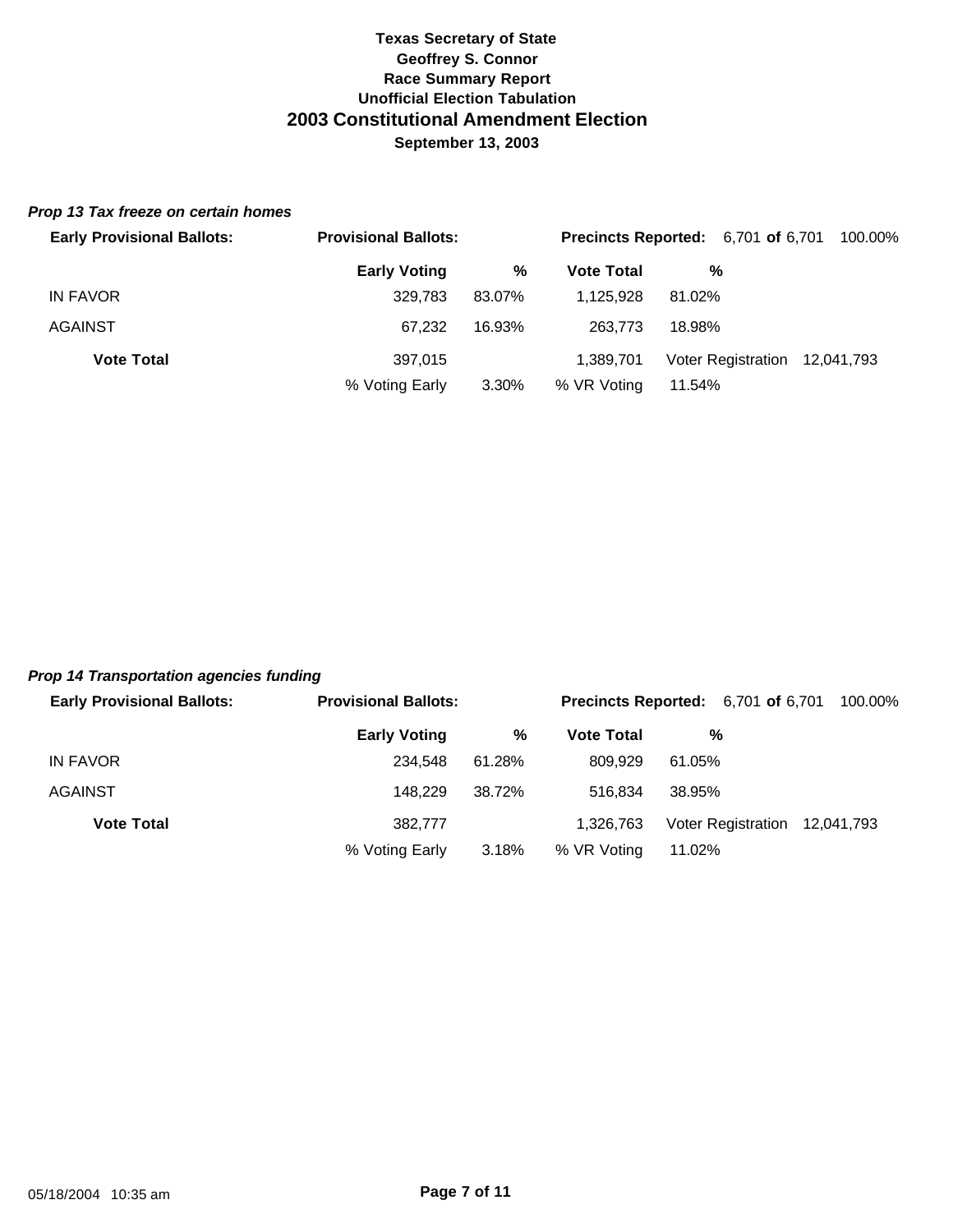#### *Prop 15 Retirement systems benefits*

| <b>Early Provisional Ballots:</b> | <b>Provisional Ballots:</b> |          |                   | <b>Precincts Reported:</b> 6,701 of 6,701 | 100.00% |
|-----------------------------------|-----------------------------|----------|-------------------|-------------------------------------------|---------|
|                                   | <b>Early Voting</b>         | %        | <b>Vote Total</b> | %                                         |         |
| IN FAVOR                          | 274.067                     | 70.59%   | 963.307           | 71.54%                                    |         |
| <b>AGAINST</b>                    | 114.175                     | 29.41%   | 383.238           | 28.46%                                    |         |
| <b>Vote Total</b>                 | 388.242                     |          | 1.346.545         | Voter Registration 12,041,793             |         |
|                                   | % Voting Early              | $3.22\%$ | % VR Voting       | 11.18%                                    |         |

#### *Prop 16 Home equity loans and credits*

| <b>Early Provisional Ballots:</b> | <b>Provisional Ballots:</b> |        | <b>Precincts Reported:</b> 6,701 of 6,701 |        |                               | 100.00% |
|-----------------------------------|-----------------------------|--------|-------------------------------------------|--------|-------------------------------|---------|
|                                   | <b>Early Voting</b>         | %      | <b>Vote Total</b>                         |        | %                             |         |
| IN FAVOR                          | 245.029                     | 64.45% | 861.090                                   | 65.43% |                               |         |
| <b>AGAINST</b>                    | 135.131                     | 35.55% | 455.053                                   | 34.57% |                               |         |
| <b>Vote Total</b>                 | 380.160                     |        | 1.316.143                                 |        | Voter Registration 12,041,793 |         |
|                                   | % Voting Early              | 3.16%  | % VR Voting                               | 10.93% |                               |         |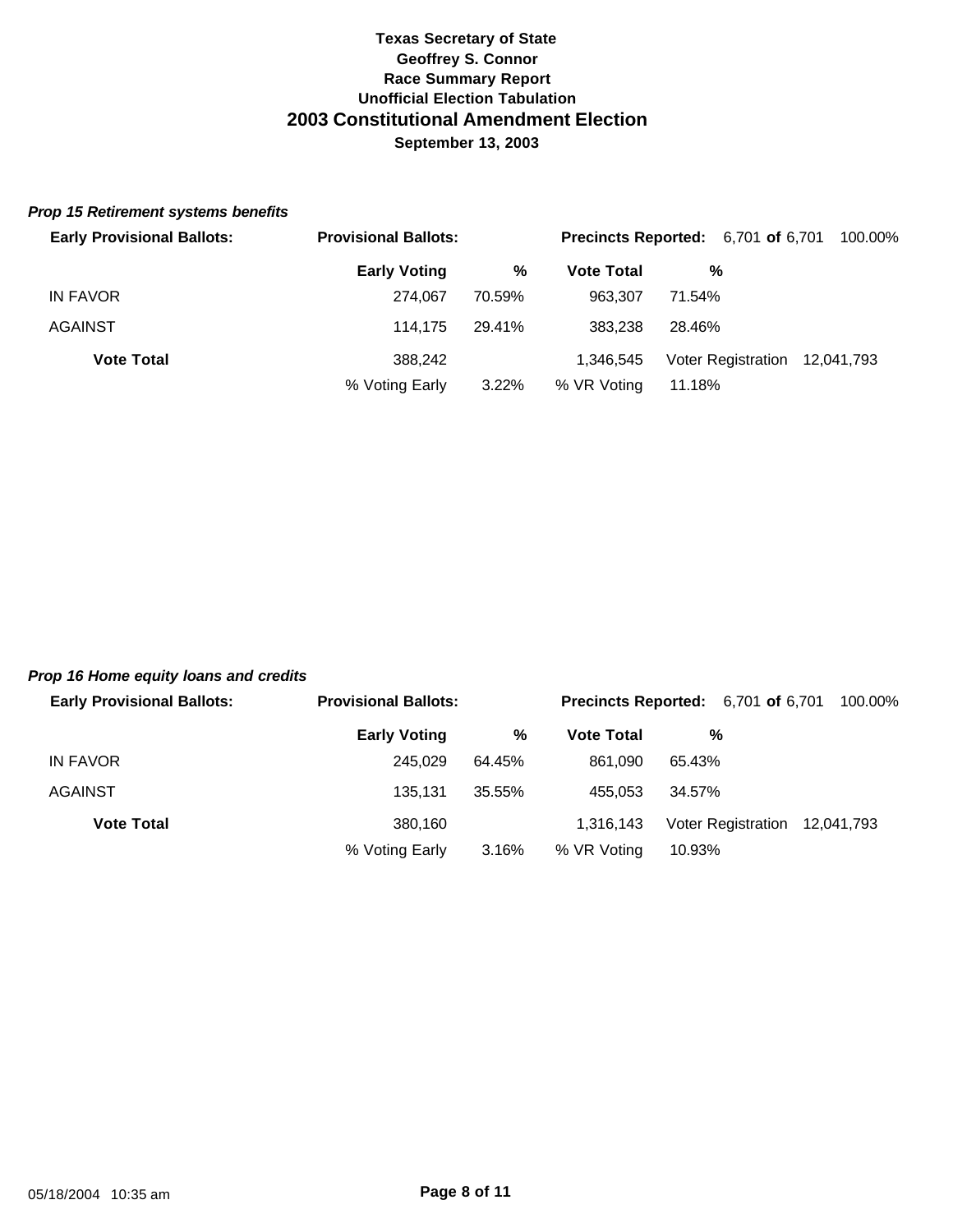#### *Prop 17 Tax freeze on homes of disabled*

| <b>Early Provisional Ballots:</b> | <b>Provisional Ballots:</b> |        | <b>Precincts Reported:</b> 6,701 of 6,701 |        |                               | 100.00% |  |
|-----------------------------------|-----------------------------|--------|-------------------------------------------|--------|-------------------------------|---------|--|
|                                   | <b>Early Voting</b>         | %      | <b>Vote Total</b>                         | %      |                               |         |  |
| IN FAVOR                          | 311.509                     | 78.91% | 1.062.532                                 | 77.72% |                               |         |  |
| <b>AGAINST</b>                    | 83.239                      | 21.09% | 304.528                                   | 22.28% |                               |         |  |
| <b>Vote Total</b>                 | 394.748                     |        | 1.367.060                                 |        | Voter Registration 12,041,793 |         |  |
|                                   | % Voting Early              | 3.28%  | % VR Voting                               | 11.35% |                               |         |  |

#### *Prop 18 Assuming office without election*

| <b>Early Provisional Ballots:</b> | <b>Provisional Ballots:</b> |        | <b>Precincts Reported:</b> 6,701 of 6,701 |        |                               | 100.00% |
|-----------------------------------|-----------------------------|--------|-------------------------------------------|--------|-------------------------------|---------|
|                                   | <b>Early Voting</b>         | %      | <b>Vote Total</b>                         | %      |                               |         |
| IN FAVOR                          | 219.958                     | 56.15% | 719.482                                   | 53.08% |                               |         |
| <b>AGAINST</b>                    | 171.802                     | 43.85% | 636.077                                   | 46.92% |                               |         |
| <b>Vote Total</b>                 | 391.760                     |        | 1.355.559                                 |        | Voter Registration 12,041,793 |         |
|                                   | % Voting Early              | 3.25%  | % VR Voting                               | 11.26% |                               |         |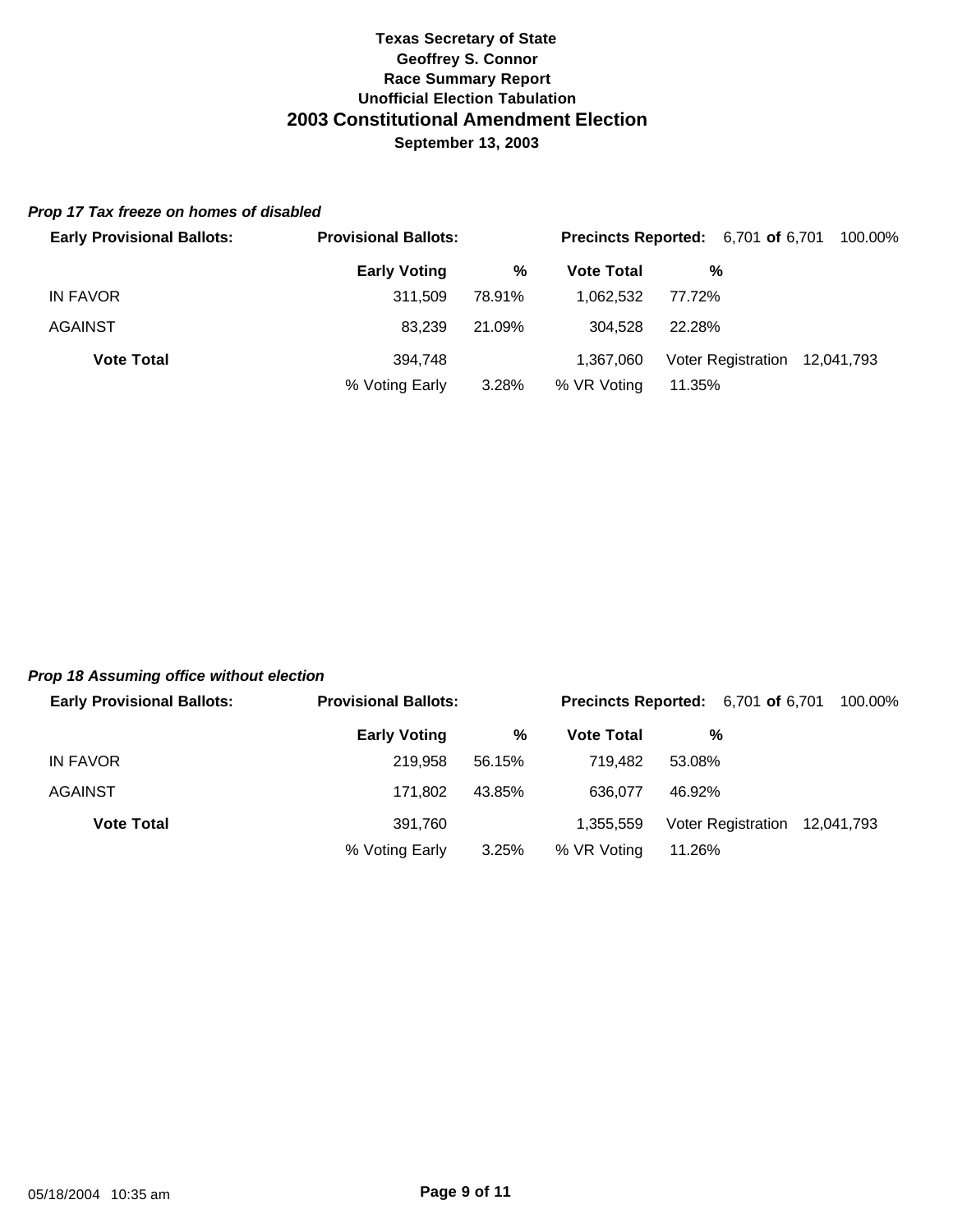#### *Prop 19 Eliminating rural fire districts*

| <b>Early Provisional Ballots:</b> | <b>Provisional Ballots:</b> |          | <b>Precincts Reported:</b> 6,701 of 6,701 |        |                               | 100.00% |
|-----------------------------------|-----------------------------|----------|-------------------------------------------|--------|-------------------------------|---------|
|                                   | <b>Early Voting</b>         | %        | <b>Vote Total</b>                         | %      |                               |         |
| IN FAVOR                          | 221.424                     | 59.03%   | 758.429                                   | 58.75% |                               |         |
| <b>AGAINST</b>                    | 153.667                     | 40.97%   | 532,505                                   | 41.25% |                               |         |
| <b>Vote Total</b>                 | 375.091                     |          | 1.290.934                                 |        | Voter Registration 12,041,793 |         |
|                                   | % Voting Early              | $3.11\%$ | % VR Voting                               | 10.72% |                               |         |

### *Prop 20 Assisting defense-related communities*

| <b>Early Provisional Ballots:</b> | <b>Provisional Ballots:</b> |        | <b>Precincts Reported:</b> 6,701 of 6,701 |        |                               | 100.00% |
|-----------------------------------|-----------------------------|--------|-------------------------------------------|--------|-------------------------------|---------|
|                                   | <b>Early Voting</b>         | %      | <b>Vote Total</b>                         |        | %                             |         |
| IN FAVOR                          | 215.234                     | 56.96% | 742.202                                   | 56.87% |                               |         |
| <b>AGAINST</b>                    | 162.638                     | 43.04% | 562,979                                   | 43.13% |                               |         |
| <b>Vote Total</b>                 | 377,872                     |        | 1.305.181                                 |        | Voter Registration 12,041,793 |         |
|                                   | % Voting Early              | 3.14%  | % VR Voting                               | 10.84% |                               |         |